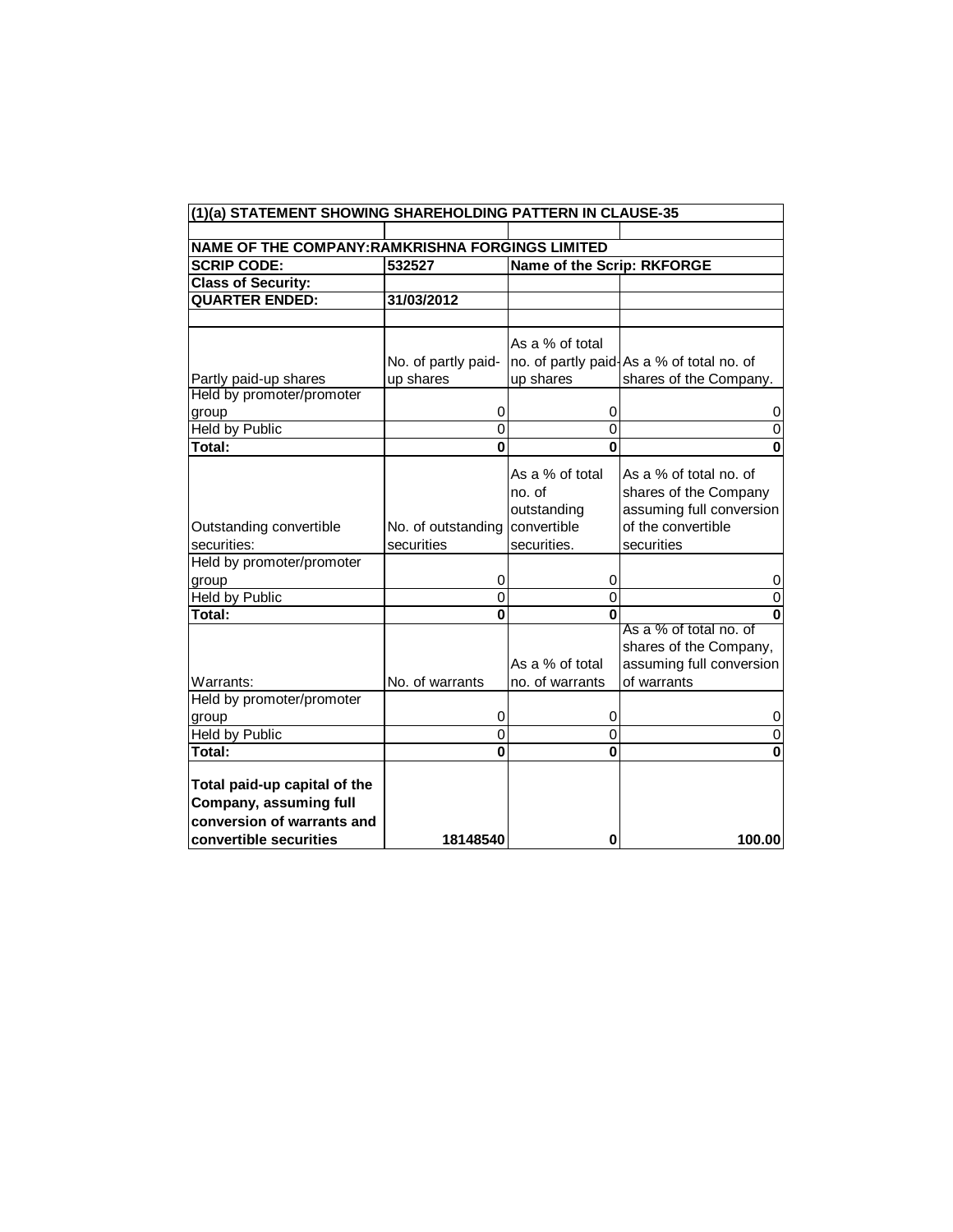| IΤE              |                                       |                |                |                     | <b>TOTAL</b>        |                | <b>PLEDGE</b>   |                    |
|------------------|---------------------------------------|----------------|----------------|---------------------|---------------------|----------------|-----------------|--------------------|
| GO               |                                       |                |                |                     | <b>SHAREHOLDI</b>   |                | OR              |                    |
| <b>RY</b>        |                                       |                |                |                     | <b>NG AS A % OF</b> |                | <b>OTHERWIS</b> |                    |
| <b>CO</b>        | <b>CATEGORY OF</b>                    |                |                |                     | <b>TOTAL NO OF</b>  |                | Е               |                    |
| <b>DE</b>        | <b>SHAREHOLDER</b>                    |                |                |                     | <b>SHARES</b>       |                | <b>ENCUMBE</b>  |                    |
|                  |                                       | <b>NO OF</b>   | <b>TOTAL</b>   | <b>NO OF SHARES</b> |                     | As a           |                 |                    |
|                  |                                       | <b>SHARE</b>   | <b>NUMBER</b>  | <b>HELD IN</b>      | AS a                | <b>PERCENT</b> | <b>NUMBER</b>   |                    |
|                  |                                       | <b>HOLDE</b>   | OF             | <b>DEMATERIALIZ</b> | PERCENTAGE          | <b>AGE of</b>  | ΟF              | AS a               |
|                  |                                       | <b>RS</b>      | <b>SHARES</b>  | <b>ED FORM</b>      | of $(A+B)$          | $(A+B+C)$      | <b>SHARES</b>   | <b>PERCENTAGE</b>  |
|                  |                                       |                |                |                     |                     |                |                 | (IX)=(VIII)/(IV)*1 |
| (1)              | (II)                                  | (III)          |                |                     |                     | (VII)          | (VIII)          | 00                 |
|                  | <b>PROMOTER AND</b>                   |                | (IV)           | (V)                 | (VI)                |                |                 |                    |
|                  |                                       |                |                |                     |                     |                |                 |                    |
| (A)              | <b>PROMOTER GROUP</b>                 |                |                |                     |                     |                |                 |                    |
| $\overline{(1)}$ | <b>INDIAN</b>                         |                |                |                     |                     |                |                 |                    |
| (a)              | Individual /HUF                       |                | 1584640        | 1584640             | 8.73                | 8.73           | 0               | 0.00               |
|                  | <b>Central Government/State</b>       |                |                |                     |                     |                |                 |                    |
| (b)              | Government(s)                         | 0              | 0              | 0                   | 0.00                | 0.00           | 0               | 0.00               |
| (c)              | <b>Bodies Corporate</b>               | 2              | 7971037        | 7971037             | 43.92               | 43.92          | 3200000         | 40.15              |
|                  |                                       |                |                |                     |                     |                |                 |                    |
| (d)              | <b>Financial Institutions / Banks</b> | 0              | 0              | 0                   | 0.00                | 0.00           | 0               | 0.00               |
| (e)              | Others                                | 0              | 0              | $\mathbf 0$         | 0.00                | 0.00           | $\overline{0}$  | 0.00               |
|                  |                                       |                |                |                     |                     |                |                 |                    |
|                  | Sub-Total A(1):                       | 9              | 9555677        | 9555677             | 52.65               | 52.65          | 3200000         | 33.49              |
| (2)              | <b>FOREIGN</b>                        |                |                |                     |                     |                |                 |                    |
|                  | <b>Individuals (INRIS/Foreign)</b>    |                |                |                     |                     |                |                 |                    |
| (a)              | Individuals)                          | 0              | 0              | 0                   | 0.00                | 0.00           | 0               | 0.00               |
| (b)              | <b>Bodies Corporate</b>               | $\overline{0}$ | $\overline{0}$ | Ō                   | 0.00                | 0.00           | $\overline{0}$  | 0.00               |
| (c)              | Institutions                          | 0              | 0              | $\mathbf 0$         | 0.00                | 0.00           | 0               | 0.00               |
| (d)              | <b>Others</b>                         | $\Omega$       | $\overline{0}$ | $\overline{0}$      | 0.00                | 0.00           | $\overline{0}$  | 0.00               |
|                  | Sub-Total A(2) :                      | O              | $\mathbf{0}$   | $\mathbf{0}$        | 0.00                | 0.00           | $\mathbf{0}$    | 0.00               |
|                  |                                       |                |                |                     |                     |                |                 |                    |
|                  | Total $A=A(1)+A(2)$                   | 9              | 9555677        | 9555677             | 52.65               | 52.65          | 3200000         | 33.49              |
|                  |                                       |                |                |                     |                     |                |                 |                    |
| (B)              | <b>PUBLIC SHAREHOLDING</b>            |                |                |                     |                     |                |                 |                    |
| (1)              | <b>INSTITUTIONS</b>                   |                |                |                     |                     |                |                 |                    |
| (a)              | Mutual Funds /UTI                     | $\overline{c}$ | 3637444        | 3637444             | 20.04               | 20.04          |                 |                    |
| (b)              | <b>Financial Institutions / Banks</b> | 0              | 0              | $\overline{0}$      | 0.00                | 0.00           |                 |                    |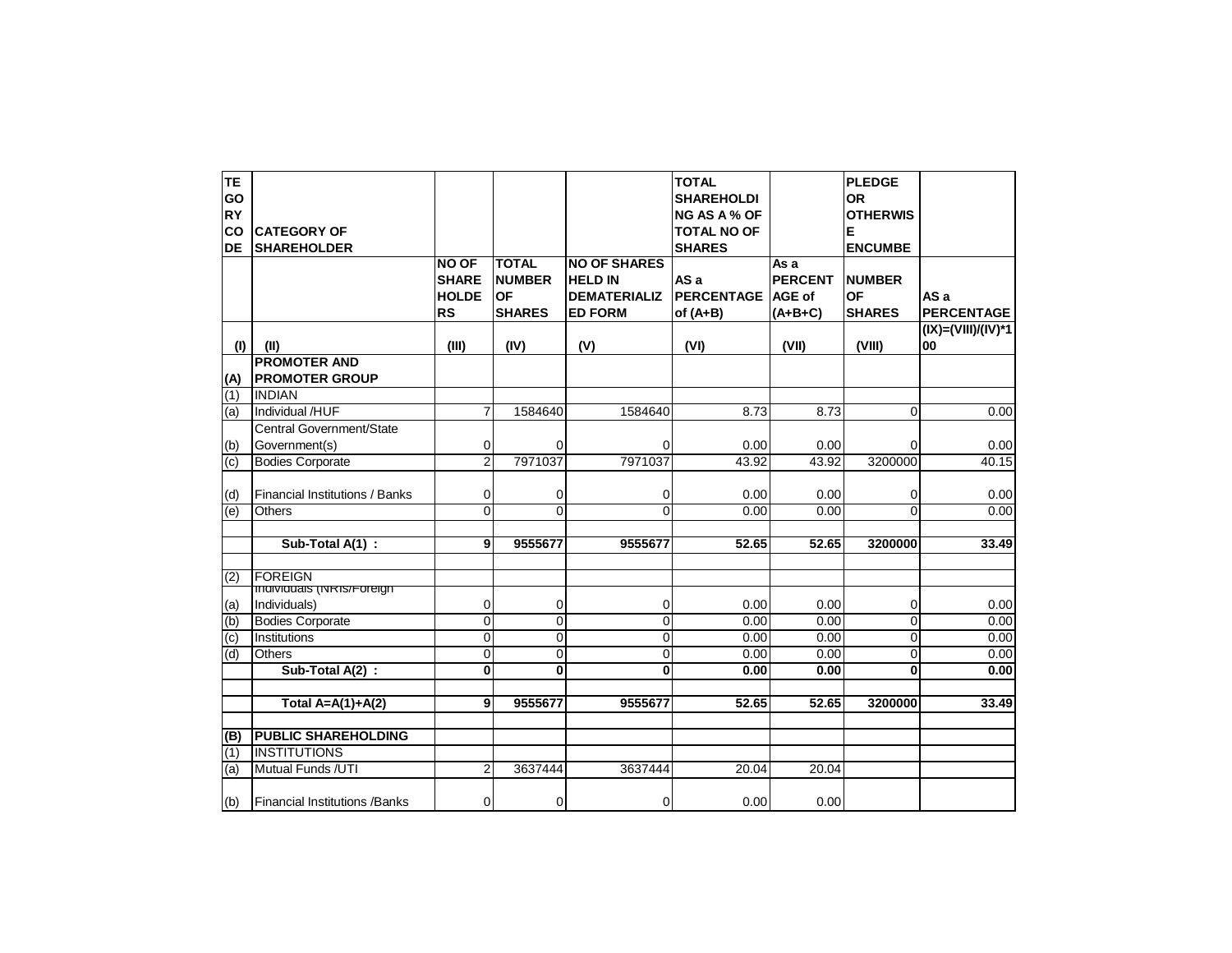| <b>TE</b>      |                                  |                |                |                     | <b>TOTAL</b>        |                | <b>PLEDGE</b>   |                         |
|----------------|----------------------------------|----------------|----------------|---------------------|---------------------|----------------|-----------------|-------------------------|
| GO             |                                  |                |                |                     | <b>SHAREHOLDI</b>   |                | <b>OR</b>       |                         |
| <b>RY</b>      |                                  |                |                |                     | <b>NG AS A % OF</b> |                | <b>OTHERWIS</b> |                         |
| co             | <b>CATEGORY OF</b>               |                |                |                     | <b>TOTAL NO OF</b>  |                | Е               |                         |
| DE             | <b>SHAREHOLDER</b>               |                |                |                     | <b>SHARES</b>       |                | <b>ENCUMBE</b>  |                         |
|                |                                  | <b>NO OF</b>   | <b>TOTAL</b>   | <b>NO OF SHARES</b> |                     | As a           |                 |                         |
|                |                                  | <b>SHARE</b>   | <b>NUMBER</b>  | <b>HELD IN</b>      | AS a                | <b>PERCENT</b> | <b>NUMBER</b>   |                         |
|                |                                  | <b>HOLDE</b>   | <b>OF</b>      | <b>DEMATERIALIZ</b> | <b>PERCENTAGE</b>   | <b>AGE of</b>  | ΟF              | AS a                    |
|                |                                  | <b>RS</b>      | <b>SHARES</b>  | <b>ED FORM</b>      | of $(A+B)$          | $(A+B+C)$      | <b>SHARES</b>   | <b>PERCENTAGE</b>       |
|                |                                  |                |                |                     |                     |                |                 | $(IX) = (VIII)/(IV)^*1$ |
| (1)            | (II)                             | (III)          | (IV)           | (V)                 | (VI)                | (VII)          | (VIII)          | 00                      |
|                | Central Government / State       |                |                |                     |                     |                |                 |                         |
| (c)            | Government(s)                    | 0              | 0              | $\overline{0}$      | 0.00                | 0.00           |                 |                         |
| (d)            | Venture Capital Funds            | $\overline{0}$ | $\overline{0}$ | $\overline{0}$      | 0.00                | 0.00           |                 |                         |
| (e)            | <b>Insurance Companies</b>       | $\overline{0}$ | $\Omega$       | $\Omega$            | 0.00                | 0.00           |                 |                         |
|                |                                  |                |                |                     |                     |                |                 |                         |
| (f)            | Foreign Institutional Investors  | 1              | 252828         | 252828              | 1.39                | 1.39           |                 |                         |
|                | Foreign Venture Capital          |                |                |                     |                     |                |                 |                         |
| (g)            | Investors                        | 0              | 0              | 0                   | 0.00                | 0.00           |                 |                         |
| (h)            | <b>Others</b>                    | 0              | 0              | $\Omega$            | 0.00                | 0.00           |                 |                         |
|                |                                  |                |                |                     |                     |                |                 |                         |
|                | Sub-Total B(1) :                 | 3              | 3890272        | 3890272             | 21.44               | 21.44          |                 |                         |
|                |                                  |                |                |                     |                     |                |                 |                         |
| (2)            | NON-INSTITUTIONS                 |                |                |                     |                     |                |                 |                         |
| (a)            | <b>Bodies Corporate</b>          | 145            | 1290668        | 1290668             | 7.11                | 7.11           |                 |                         |
| (b)            | Individuals                      |                |                |                     |                     |                |                 |                         |
|                |                                  |                |                |                     |                     |                |                 |                         |
|                | (i) Individuals holding nominal  |                |                |                     |                     |                |                 |                         |
|                | share capital upto Rs.1 lakh     | 2990           | 936405         | 931266              | 5.16                | 5.16           |                 |                         |
|                | (ii) Individuals holding nominal |                |                |                     |                     |                |                 |                         |
|                | share capital in excess of Rs.1  |                |                |                     |                     |                |                 |                         |
|                | lakh                             | 16             | 2469177        | 2469177             | 13.61               | 13.61          |                 |                         |
| $\overline{c}$ | <b>Others</b>                    |                |                |                     |                     |                |                 |                         |
|                | <b>NON RESIDENT INDIANS</b>      | 17             | 5735           | 5735                | 0.03                |                |                 |                         |
|                |                                  |                |                |                     |                     | 0.03           |                 |                         |
|                | <b>CLEARING MEMBERS</b>          | 6              | 606            | 606                 | 0.00                | 0.00           |                 |                         |
|                |                                  |                |                |                     |                     |                |                 |                         |
|                | Sub-Total B(2):                  | 3174           | 4702591        | 4697452             | 25.91               | 25.91          |                 |                         |
|                |                                  |                |                |                     |                     |                |                 |                         |
|                | Total $B=B(1)+B(2)$ :            | 3177           | 8592863        | 8587724             | 47.35               | 47.35          |                 |                         |
|                |                                  |                |                |                     |                     |                |                 |                         |
|                | Total $(A+B)$ :                  | 3186           | 18148540       | 18143401            | 100.00              | 100.00         |                 |                         |
|                |                                  |                |                |                     |                     |                |                 |                         |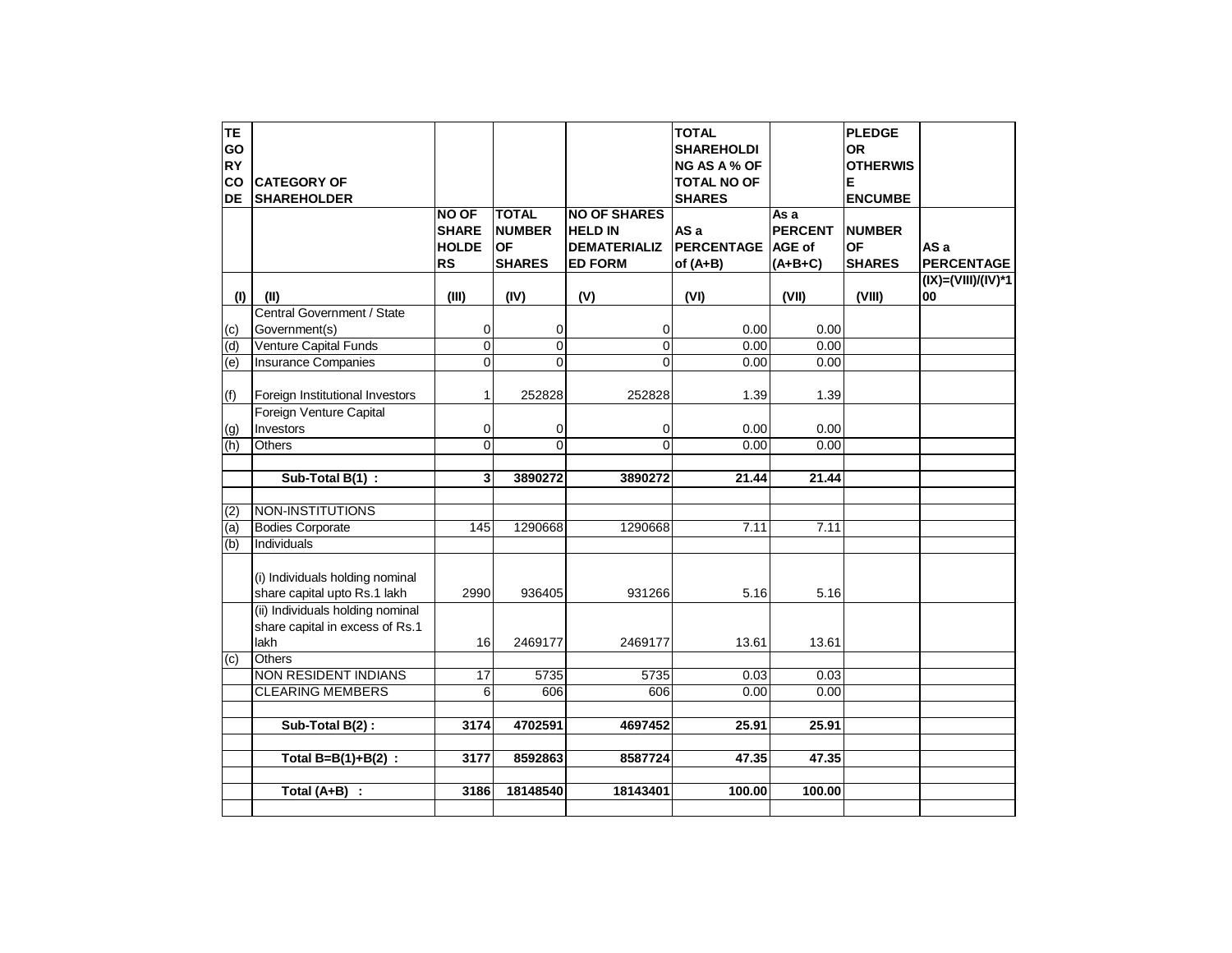| IтE.      |                               |               |               |                      | <b>TOTAL</b>        |                | <b>PLEDGE</b>   |                    |
|-----------|-------------------------------|---------------|---------------|----------------------|---------------------|----------------|-----------------|--------------------|
| <b>GO</b> |                               |               |               |                      | <b>SHAREHOLDI</b>   |                | <b>OR</b>       |                    |
| <b>RY</b> |                               |               |               |                      | <b>NG AS A % OF</b> |                | <b>OTHERWIS</b> |                    |
| <b>CO</b> | <b>ICATEGORY OF</b>           |               |               |                      | <b>TOTAL NO OF</b>  |                | Е               |                    |
| DE        | <b>ISHAREHOLDER</b>           |               |               |                      | <b>SHARES</b>       |                | <b>ENCUMBE</b>  |                    |
|           |                               | <b>NO OF</b>  | <b>TOTAL</b>  | <b>NO OF SHARES</b>  |                     | As a           |                 |                    |
|           |                               | <b>ISHARE</b> | <b>NUMBER</b> | <b>HELD IN</b>       | AS a                | <b>PERCENT</b> | <b>NUMBER</b>   |                    |
|           |                               | <b>HOLDE</b>  | <b>OF</b>     | <b>IDEMATERIALIZ</b> | <b>PERCENTAGE</b>   | <b>AGE of</b>  | <b>OF</b>       | AS a               |
|           |                               | <b>RS</b>     | <b>SHARES</b> | <b>ED FORM</b>       | of $(A+B)$          | (A+B+C)        | <b>SHARES</b>   | <b>PERCENTAGE</b>  |
|           |                               |               |               |                      |                     |                |                 | (IX)=(VIII)/(IV)*1 |
| (1)       | (II)                          | (III)         | (IV)          | (V)                  | (VI)                | (VII)          | (VIII)          | 00                 |
|           | Shares held by custodians,    |               |               |                      |                     |                |                 |                    |
| (C)       | against which                 |               |               |                      |                     |                |                 |                    |
|           | Depository Receipts have been |               |               |                      |                     |                |                 |                    |
|           | issued                        |               |               |                      |                     |                |                 |                    |
|           |                               |               |               |                      |                     |                |                 |                    |
|           |                               |               |               |                      |                     |                |                 |                    |
| (1)       | Promoter and Promoter Group   |               |               |                      |                     |                |                 |                    |
| (2)       | Public                        | 0             | $\Omega$      | 0                    | 0.00                | 0.00           |                 |                    |
|           |                               |               |               |                      |                     |                |                 |                    |
|           | <b>GRAND TOTAL (A+B+C)</b>    |               |               |                      |                     |                |                 |                    |
|           |                               | 3186          | 18148540      | 18143401             | 100.00              | 0.00           | 3200000         | 17.63              |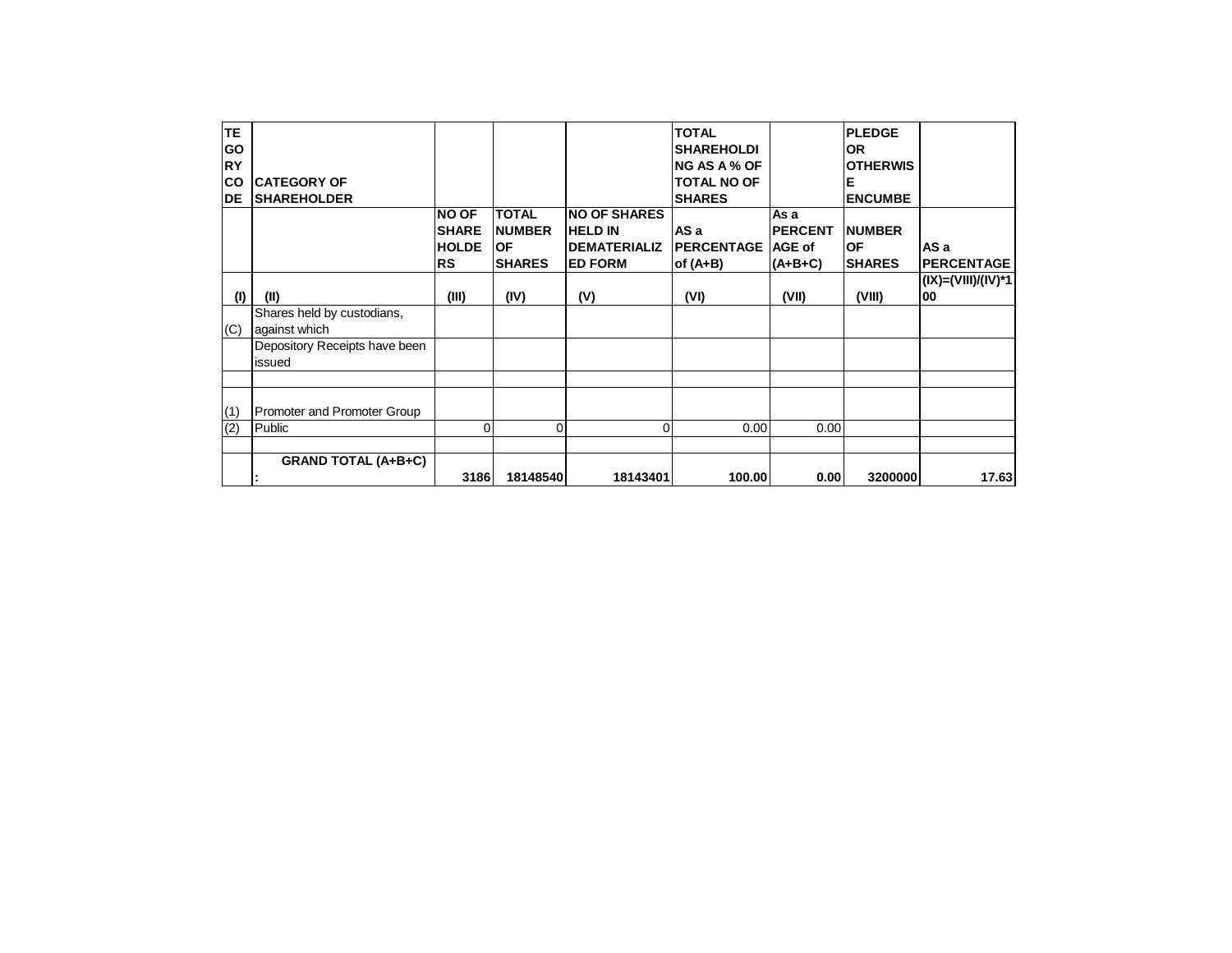| (I)(b) | Statement showing holding of securities (including shares, warrants, convertible securities) of persons belonging to the category "Promoter and Promoter Group" |                               |                                              |                                |                      |                                                                                          |                            |                                                                         |                                                      |                                                                               |                                                                                                                                            |
|--------|-----------------------------------------------------------------------------------------------------------------------------------------------------------------|-------------------------------|----------------------------------------------|--------------------------------|----------------------|------------------------------------------------------------------------------------------|----------------------------|-------------------------------------------------------------------------|------------------------------------------------------|-------------------------------------------------------------------------------|--------------------------------------------------------------------------------------------------------------------------------------------|
|        | <b>Sr.No Name of the Shareholder</b>                                                                                                                            | <b>Details of Shares held</b> |                                              | Encumbered shares (*)          |                      |                                                                                          | <b>Details of Warrants</b> |                                                                         | Details of convertible<br>securities                 |                                                                               | (including<br>underlying shares<br>assuming full<br>conversion of<br>warrants and<br>convertible<br>securities) as a %<br>of diluted share |
|        |                                                                                                                                                                 | INo. of<br>Shares held C)     | As a % of<br>grand<br>total<br>$(A)+(B)+(A)$ | <b>Pledge</b><br><b>Shares</b> | AS a<br>percentage   | AS a % of<br>grand total (A) Number number of<br>$+(B) + (C)$ of<br>sub-clause<br>(I)(a) | lof<br>s held              | <b>As a</b> % total<br>Iwarrants of<br>warrant the smae<br><b>class</b> | Number<br>lof<br>securities the same<br><b>Iheld</b> | As a % total<br>number of<br>convertibl convertible<br>securities of<br>class |                                                                                                                                            |
| (1)    | (II)                                                                                                                                                            | (III)                         | (IV)                                         | (V)                            | $(VI) = (V)/(III)^*$ | (VII)                                                                                    | (VIII)                     | (IX)                                                                    | (X)                                                  | (XI)                                                                          | (XII)                                                                                                                                      |
|        |                                                                                                                                                                 |                               |                                              |                                |                      |                                                                                          |                            |                                                                         |                                                      |                                                                               |                                                                                                                                            |
|        |                                                                                                                                                                 |                               |                                              |                                |                      |                                                                                          |                            |                                                                         |                                                      |                                                                               |                                                                                                                                            |
|        | 1 RIDDHI PORTFOLIO PRIVATE LTD                                                                                                                                  | 5636037                       | 31.06                                        | 3200000                        | 56.78                | 17.63                                                                                    | 0                          | 0.00                                                                    | 0                                                    | 0.00                                                                          | 0.00                                                                                                                                       |
|        | 2 EASTERN CREDIT CAPITAL LIMITED                                                                                                                                | 2335000                       | 12.87                                        |                                | 0.00                 | 0.00                                                                                     | $\Omega$                   | 0.00                                                                    | $\Omega$                                             | 0.00                                                                          | 0.00                                                                                                                                       |
|        | 3 MAHABIR PRASAD JALAN                                                                                                                                          | 451000                        | 2.49                                         | $\Omega$                       | 0.00                 | 0.00                                                                                     | $\Omega$                   | 0.00                                                                    | $\Omega$                                             | 0.00                                                                          | 0.00                                                                                                                                       |
|        | 4 RASHMI JALAN<br>5 NARESH JALAN                                                                                                                                | 418750                        | 2.31<br>1.57                                 | $\Omega$<br>$\Omega$           | 0.00                 | 0.00                                                                                     | $\Omega$<br>$\Omega$       | 0.00<br>0.00                                                            | 0<br>0                                               | 0.00<br>0.00                                                                  | 0.00<br>0.00                                                                                                                               |
|        | 6 NARESH JALAN                                                                                                                                                  | 285750<br>268750              | 1.48                                         | 0                              | 0.00<br>0.00         | 0.00<br>0.00                                                                             | 0                          | 0.00                                                                    | 0                                                    | 0.00                                                                          | 0.00                                                                                                                                       |
|        | 7 MAHABIR PRASAD JALAN                                                                                                                                          | 120000                        | 0.66                                         | $\Omega$                       | 0.00                 | 0.00                                                                                     | 0                          | 0.00                                                                    | 0                                                    | 0.00                                                                          | 0.00                                                                                                                                       |
|        | 8 PAWAN KUMAR KEDIA                                                                                                                                             | 35250                         | 0.19                                         | $\Omega$                       | 0.00                 | 0.00                                                                                     | $\Omega$                   | 0.00                                                                    | 0                                                    | 0.00                                                                          | 0.00                                                                                                                                       |
|        | 9 PAWAN KUMAR KEDIA                                                                                                                                             | 5140                          | 0.03                                         | $\Omega$                       | 0.00                 | 0.00                                                                                     | $\Omega$                   | 0.00                                                                    | $\Omega$                                             | 0.00                                                                          | 0.00                                                                                                                                       |
|        |                                                                                                                                                                 |                               |                                              |                                |                      |                                                                                          |                            |                                                                         |                                                      |                                                                               |                                                                                                                                            |
|        | <b>TOTAL:</b>                                                                                                                                                   | 9555677                       | 52.65                                        | 3200000                        | 33.49                | 17.63                                                                                    | $\mathbf{0}$               | 0.00                                                                    | 0                                                    | 0.00                                                                          | 0.00                                                                                                                                       |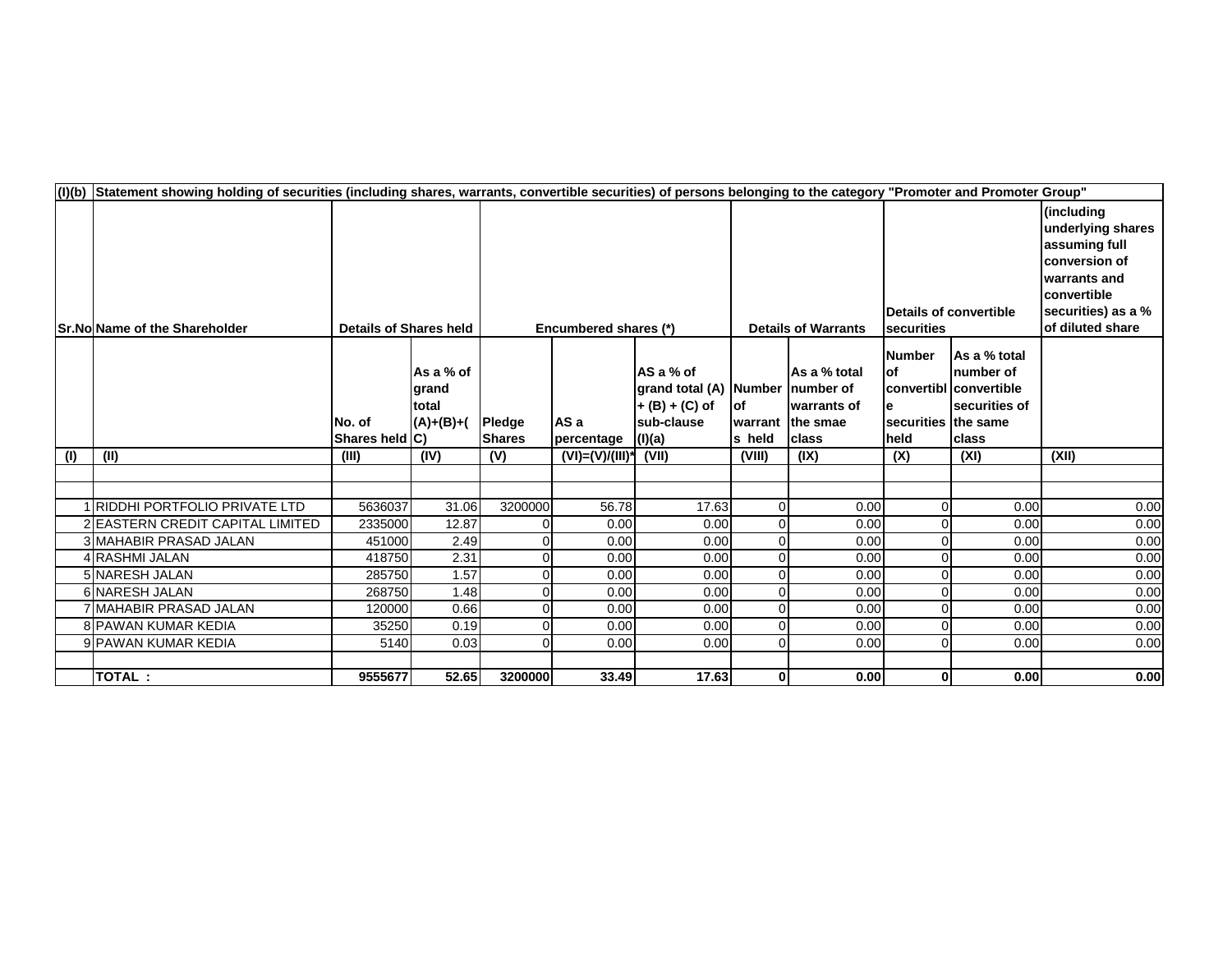| Sr.N<br>о. | Name of the shareholder                                                                                                                     | Number of<br>shares<br>held  | Shares as a<br>percentage of<br>total number of<br>shares {i.e.,<br><b>Grant total</b><br>$(A)+(B)+(C)$<br>indicated in<br><b>Statement at</b><br>para (I)(a)<br>above} |                | <b>Details of warrants</b>                                                           | securities                                         | <b>Details of convertible</b>                                                 | <b>Total shares</b><br>(including<br>underlying<br>shares<br>assuming full<br>conversion of<br>warrants and<br>convertible<br>securities) as a<br>% of diluted<br>share capital) |
|------------|---------------------------------------------------------------------------------------------------------------------------------------------|------------------------------|-------------------------------------------------------------------------------------------------------------------------------------------------------------------------|----------------|--------------------------------------------------------------------------------------|----------------------------------------------------|-------------------------------------------------------------------------------|----------------------------------------------------------------------------------------------------------------------------------------------------------------------------------|
|            |                                                                                                                                             |                              |                                                                                                                                                                         | of<br>s held   | As a $%$<br>total<br>Number number of<br>warrants of le<br>warrant the same<br>class | <b>Number</b><br>of<br>securities the same<br>held | % w.r.t total<br>number of<br>convertib convertible<br>securities of<br>class |                                                                                                                                                                                  |
|            | UNIT TRUST OF INDIA<br><b>INVESTMENT ADVISORY</b><br>SERVICES LTD-A/C<br><b>ASCENT INDIA FUND</b>                                           | 2213000                      | 12.19                                                                                                                                                                   | $\mathbf 0$    | 0.00                                                                                 | $\mathbf 0$                                        | 0.00                                                                          | 0.00                                                                                                                                                                             |
|            | <b>RELIANCE CAPITAL</b><br>TRUSTEE CO. LTD. - A/C<br>RELIANCE TAX SAVER<br>2 (ELSS) FUND<br><b>3 LATA BHANSHALI</b><br>4 VIJAY KUMAR MISHRA | 1424444<br>1000000<br>885680 | 7.85<br>5.51<br>4.88                                                                                                                                                    | 0<br>0<br>0    | 0.00<br>0.00<br>0.00                                                                 | $\pmb{0}$<br>$\overline{0}$<br>$\mathbf 0$         | 0.00<br>0.00<br>0.00                                                          | 0.00<br>0.00<br>0.00                                                                                                                                                             |
|            | <b>5 AKG FINVEST LTD</b>                                                                                                                    | 395000                       | 2.18                                                                                                                                                                    | $\overline{0}$ | 0.00                                                                                 | $\overline{0}$                                     | 0.00                                                                          | 0.00                                                                                                                                                                             |
|            | <b>CITIGROUP GLOBAL</b><br><b>MARKETS MAURITIUS</b><br>6 PRIVATE LIMITED                                                                    | 252828                       | 1.39                                                                                                                                                                    | 0              | 0.00                                                                                 | $\mathbf 0$                                        | 0.00                                                                          | 0.00                                                                                                                                                                             |
|            | <b>CHARTERED FINANCE</b><br>7 AND LEASING LIMITED                                                                                           | 251033                       | 1.38                                                                                                                                                                    | 0              | 0.00                                                                                 | $\pmb{0}$                                          | 0.00                                                                          | 0.00                                                                                                                                                                             |
|            | <b>TOTAL:</b>                                                                                                                               | 6421985                      | 35.39                                                                                                                                                                   | $\mathbf{0}$   | 0.00                                                                                 | $\mathbf{0}$                                       | 0.00                                                                          | 0.00                                                                                                                                                                             |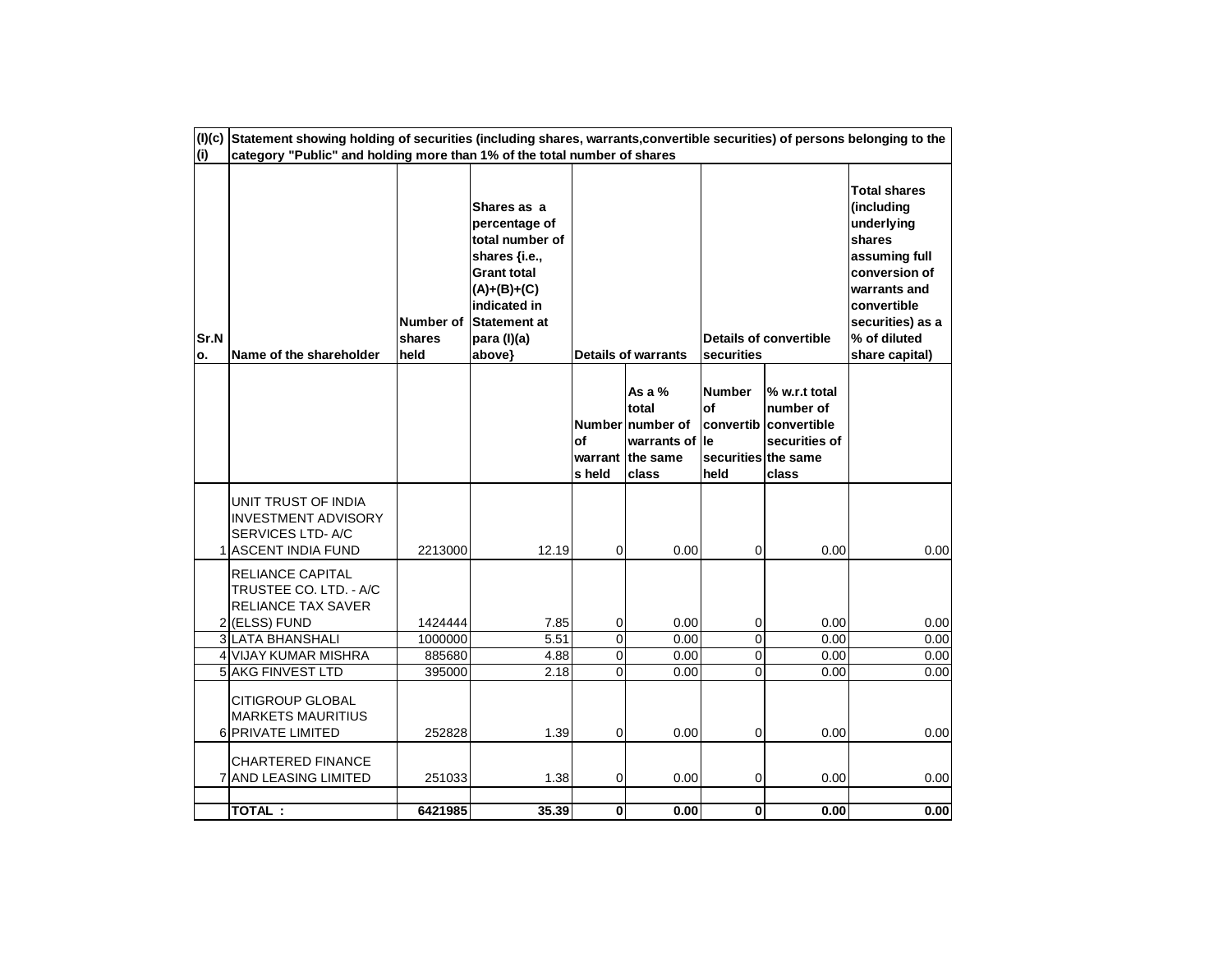| lii)               | (l)(c)( Statement showing holding of securities (including shares, warrants,convertible securities) of persons (together with PAC) belonging<br>to the category "Public" and holding more than 5% of the total number of shares of the company |                    |                                                                                                                                                            |                                          |                                                                           |                                                                |                                                                                              |                                                                                                                                                                                |
|--------------------|------------------------------------------------------------------------------------------------------------------------------------------------------------------------------------------------------------------------------------------------|--------------------|------------------------------------------------------------------------------------------------------------------------------------------------------------|------------------------------------------|---------------------------------------------------------------------------|----------------------------------------------------------------|----------------------------------------------------------------------------------------------|--------------------------------------------------------------------------------------------------------------------------------------------------------------------------------|
| <b>Sr.N</b><br>lo. | Name(s) of the shareholder(s)<br>and the Persons Acting in<br>Concert (PAC) with them                                                                                                                                                          | shares<br>held     | Shares as a<br>percentage of total<br>number of shares<br>{i.e., Grant total<br>Number of (A)+(B)+(C) indicated<br>in Statement at para<br>$(I)(a)$ above} | <b>Details of warrants</b>               |                                                                           | securities                                                     | Details of convertible                                                                       | <b>Total shares</b><br>(including underlying<br>shares assuming full<br>conversion of<br>warrants and<br><b>convertible</b><br>securities) as a % of<br>diluted share capital) |
|                    |                                                                                                                                                                                                                                                |                    |                                                                                                                                                            | <b>Number</b><br>of<br>warrants<br>lheld | As a $%$<br>total<br>number<br>lof<br>warrants<br>of the<br>same<br>class | <b>Number</b><br>lof<br>e<br><b>securities</b><br><b>Iheld</b> | % w.r.t total<br>number of<br>lconvertibl lconvertible<br>securities<br>of the same<br>class |                                                                                                                                                                                |
|                    | UNIT TRUST OF INDIA<br><b>INVESTMENT ADVISORY</b><br>SERVICES LTD- A/C ASCENT<br>1 INDIA FUND                                                                                                                                                  | 2213000            | 12.19                                                                                                                                                      | $\Omega$                                 | 0.00                                                                      | 0                                                              | 0.00                                                                                         | 0.00                                                                                                                                                                           |
|                    | <b>RELIANCE CAPITAL TRUSTEE</b><br>CO. LTD. - A/C RELIANCE TAX<br>2 SAVER (ELSS) FUND<br><b>3 LATA BHANSHALI</b>                                                                                                                               | 1424444<br>1000000 | 7.85<br>5.51                                                                                                                                               | 0<br>$\Omega$                            | 0.00<br>0.00                                                              | 0<br>0                                                         | 0.00<br>0.00                                                                                 | 0.00<br>0.00                                                                                                                                                                   |
|                    | TOTAL:                                                                                                                                                                                                                                         | 4637444            | 25.55                                                                                                                                                      | 0                                        | 0.00                                                                      | 0                                                              | 0.00                                                                                         | 0.00                                                                                                                                                                           |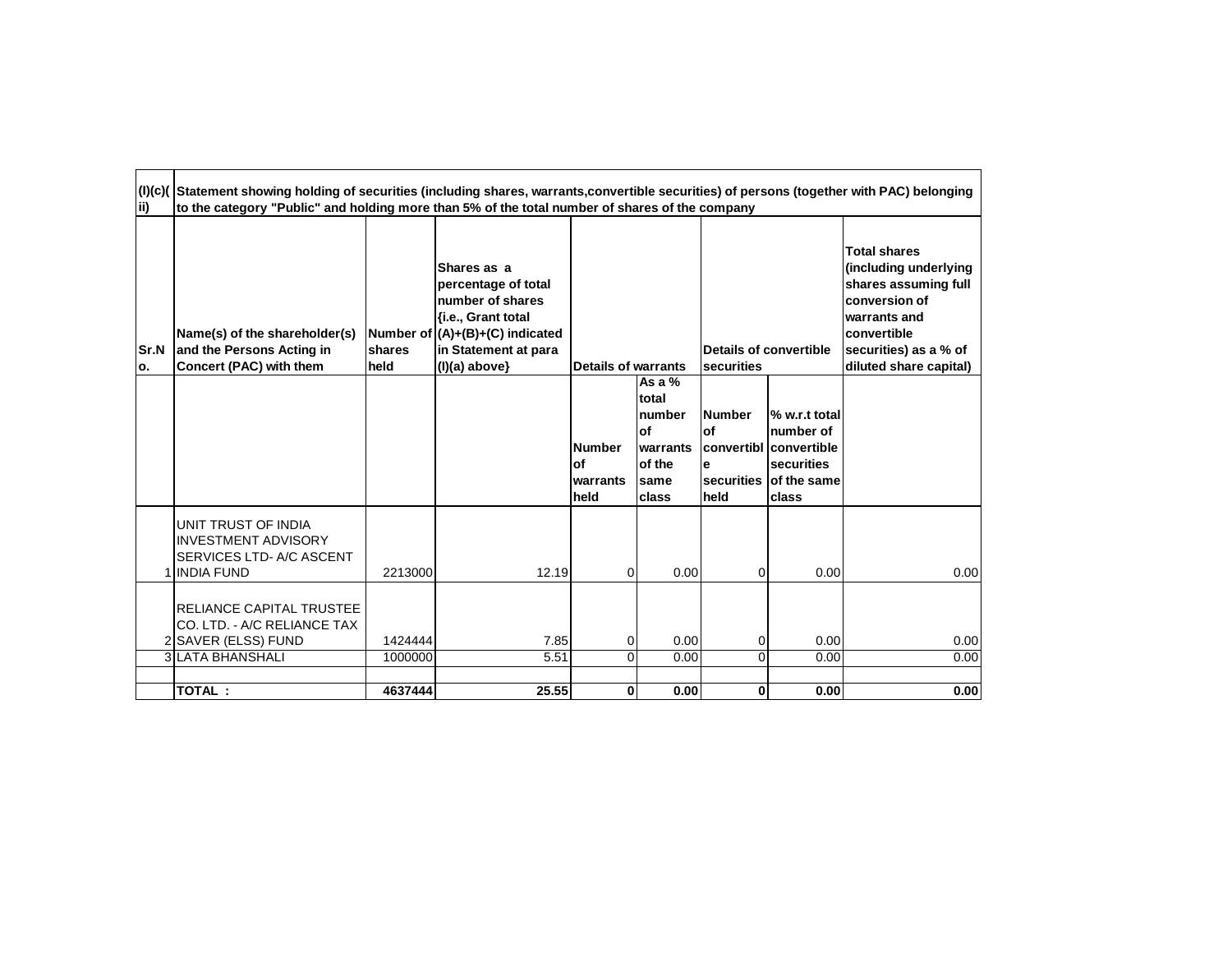| (I)(d)     | <b>STATEMENT SHOWING DETAILS OF LOCKED-IN</b><br><b>SHARES"</b> |            |               |                |
|------------|-----------------------------------------------------------------|------------|---------------|----------------|
|            |                                                                 |            |               |                |
| <b>SLN</b> |                                                                 | CAT.       | NO OF         | <b>PERCENT</b> |
| O          | NAME OF THE SHAREHOLDER                                         | CODE       | <b>SHARES</b> | AGE            |
|            | 1 EASTERN CREDIT CAPITAL LIMITED                                | <b>PBC</b> | 950000        | 5.23           |
|            | 2 EASTERN CREDIT CAPITAL LIMITED                                | <b>PBC</b> | 770000        | 4.24           |
|            | 3 EASTERN CREDIT CAPITAL LIMITED                                | <b>PBC</b> | 100000        | 0.55           |
|            |                                                                 |            |               |                |
|            | <b>TOTAL:</b>                                                   |            | 1820000       | 10.03          |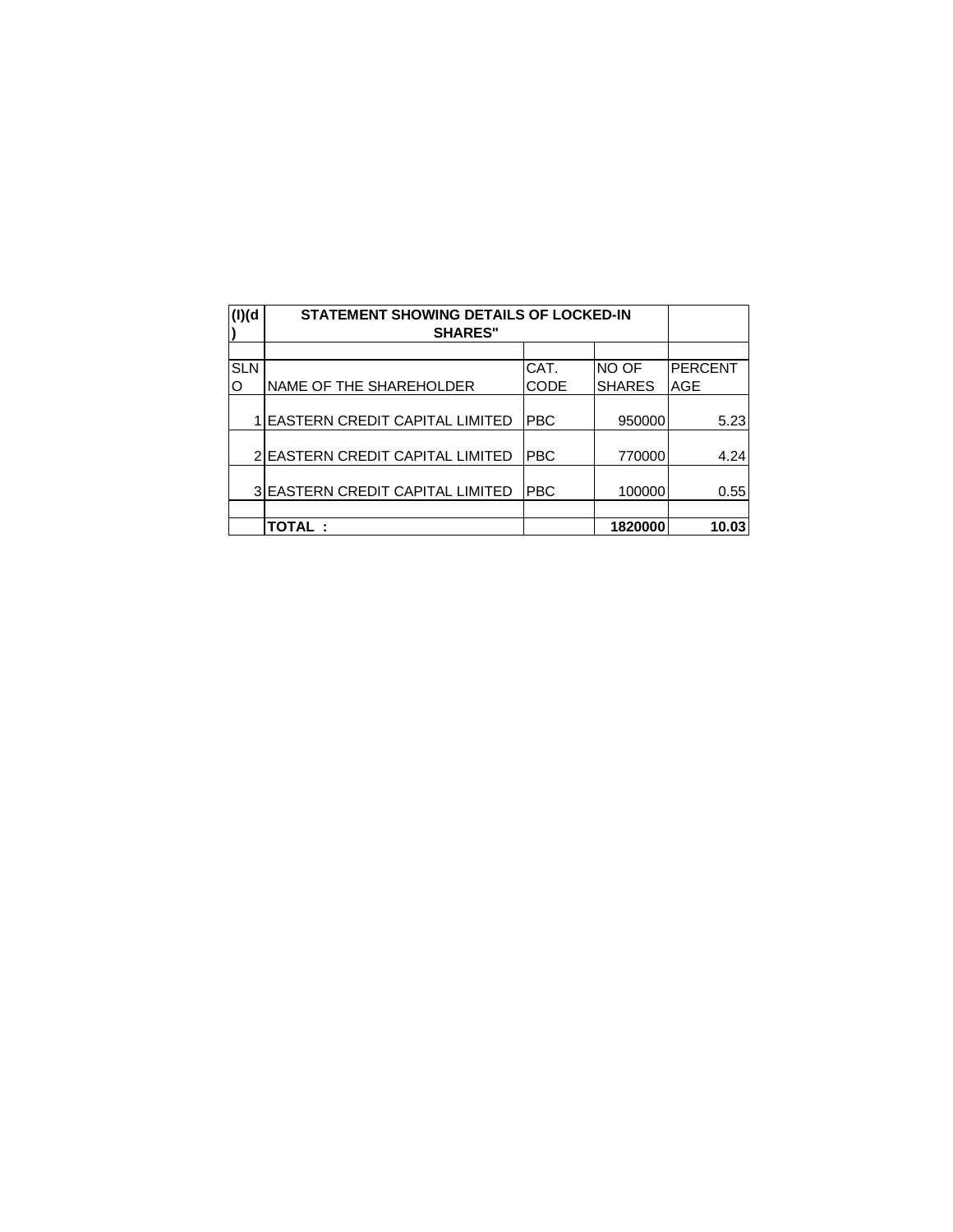| (II)(a)    |                                                                        |                                         |                                   | STATEMENT SHOWING DETAILS OF DEPOSITORY RECEIPTS (DRS)                                                                                                                                    |  |
|------------|------------------------------------------------------------------------|-----------------------------------------|-----------------------------------|-------------------------------------------------------------------------------------------------------------------------------------------------------------------------------------------|--|
| Sr.N<br>ο. | <b>Type of outstanding</b><br><b>DR</b><br>(ADRs, GDRs, SDRs,<br>etc.) | <b>Number of</b><br>outstandin<br>g DRs | Number of<br>shares<br>underlying | <b>Shares underlying outstanding</b><br>DRs as a percentage of total<br>number of shares {i.e., Grand<br>Total (A)+(B)+(C) indicated in<br>outstanding DRs Statement at Para(I)(a) above} |  |
|            | <b>TOTAL :</b>                                                         |                                         |                                   |                                                                                                                                                                                           |  |